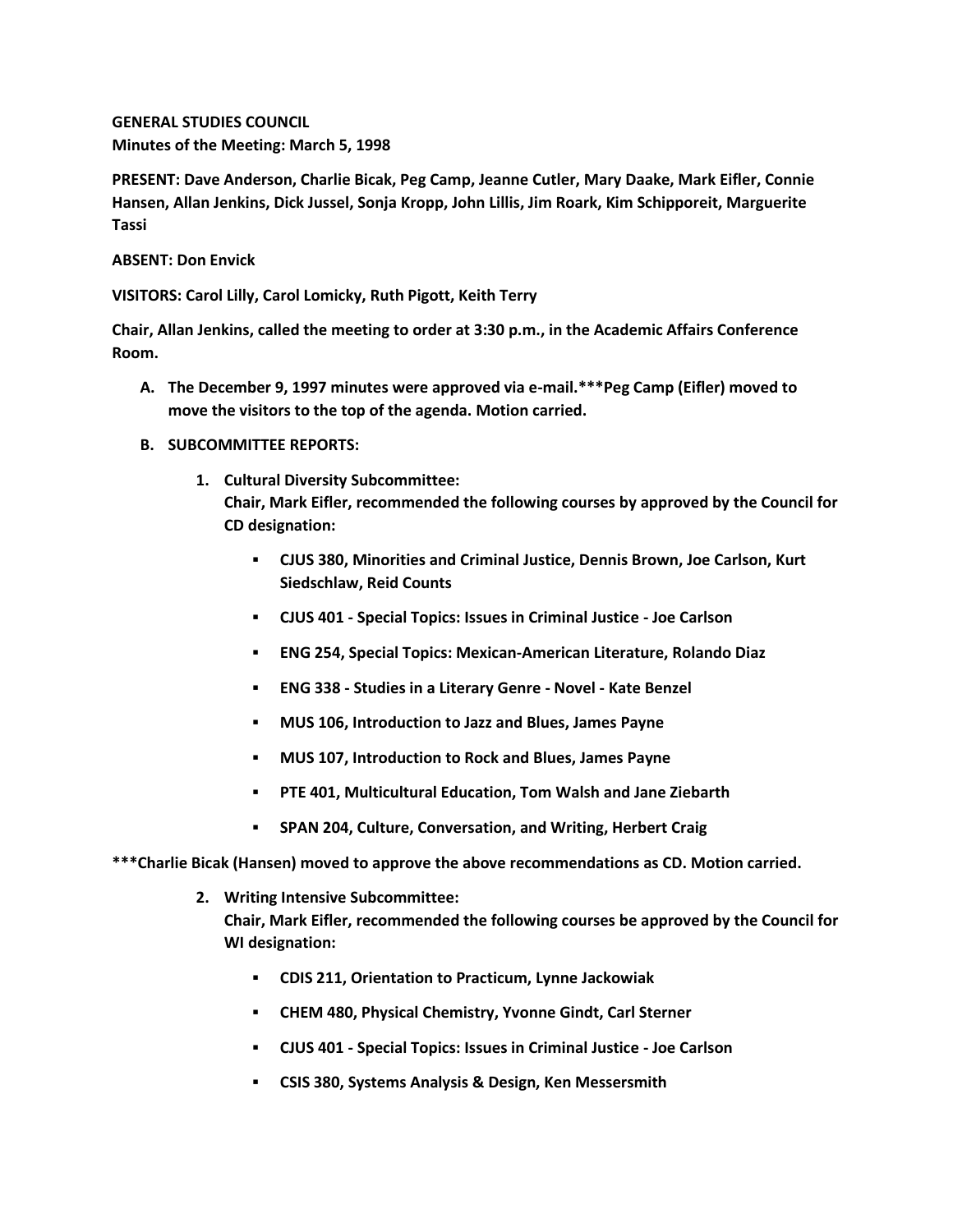- **ENG 338 - Studies in a Literary Genre - Novel - Kate Benzel**
- **GEOG 400, Water Resources, Stan Dart**
- **HIST 210, Western Civilization, Mary Beth Ailes**
- **HIST 251, American History, Tom Clark**
- **PSCI 110, Introduction to American Politics, Diane Duffin**
- **PSCI 168H, Introduction to International Relations (Honors), James Scott**
- **SPCH 100H, Fundamentals of Speech, (Honors), Lee Snyder**
- **SPCH 457, Contemporary Rhetorical Theory, Lee Snyder**
- **WSTD 220, Introduction to Women's Studies, Diane Wysocki**

**\*\*\*Charlie Bicak (Hansen) moved to approve the above recommendations as WI. Motion carried.** 

**Jenkins gave an update on WI/CD sections.**

- **WI - 148 Sections with 2,101 students up from 92 sections last Spring**
- **CD - 54 Sections with 1,664 students up from 48 sections last Spring**
- **CD/WI - 9 Sections up from 5 sections last Spring**

## **C.**

- **D. NEW BUSINESS:**
	- **1. Comments from Senior Vice Chancellor for Academic Affairs Concerning Various General Studies Issues (Jim Roark): Dr. Roark discussed with the Council creating more rigor in General Studies courses and he encourages Writing Intensive in 100 level courses.**
	- **2. WSTD 220 - Proposal to Include this Course in the Personal Development Category (Carol Lilly):**

**Carol Lilly proposed WSTD 220 - Introduction to Women's Studies, as a General Studies course.**

**\*\*\*Charlie Bicak (Eifler) moved that the GS Council formally adopt a policy to delay a vote on any GS course proposal for one month so information can be disseminated across campus and all interested parties have time to discuss the proposal. Motion carried.**

**3. JMC 100GS - Proposal to Move this Course from the Personal Development Category to the Social Perspectives Section (Keith Terry): The General Studies Council engaged in considerable discussion with Professors Terry and Lomicky on this issue. Professor Pigott, from the Sociology Department, participated in the discussion. No formal action was taken at this time. (See the**